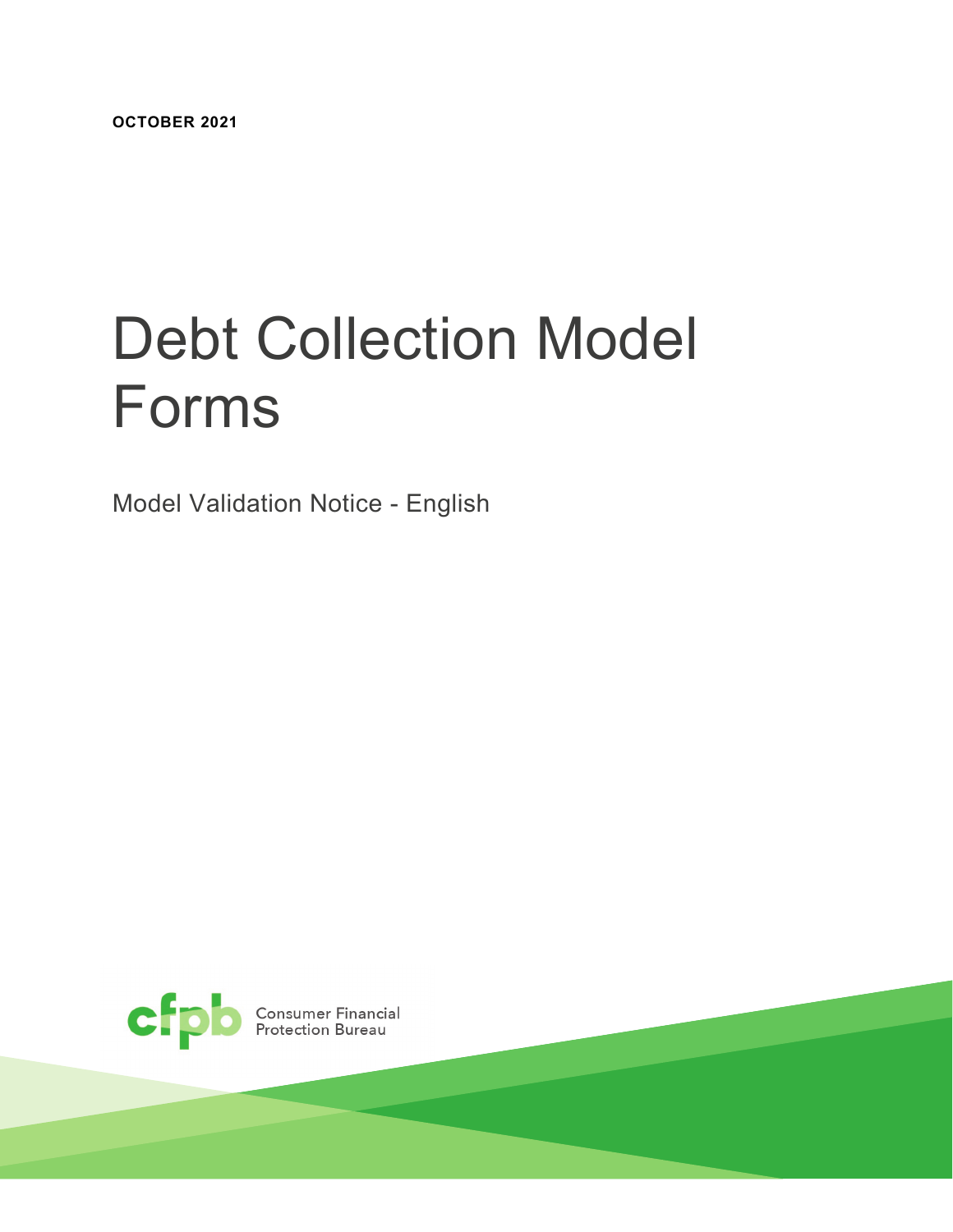## 1. Introduction

The following is a copy of the model validation notice provided in Appendix B of the Debt Collection Rule. Compliant use of the model validation notice provides safe harbor for the Rule's content and format requirements. 12 CFR 1006.34(d)(2).

More information on the requirements to obtain safe harbor if using the model validation notice are provided in Section 12.1.3 of the [Debt Collection Rule Small Entity Compliance Guide.](https://files.consumerfinance.gov/f/documents/cfpb_debt-collection_small-entity-compliance-guide.pdf)